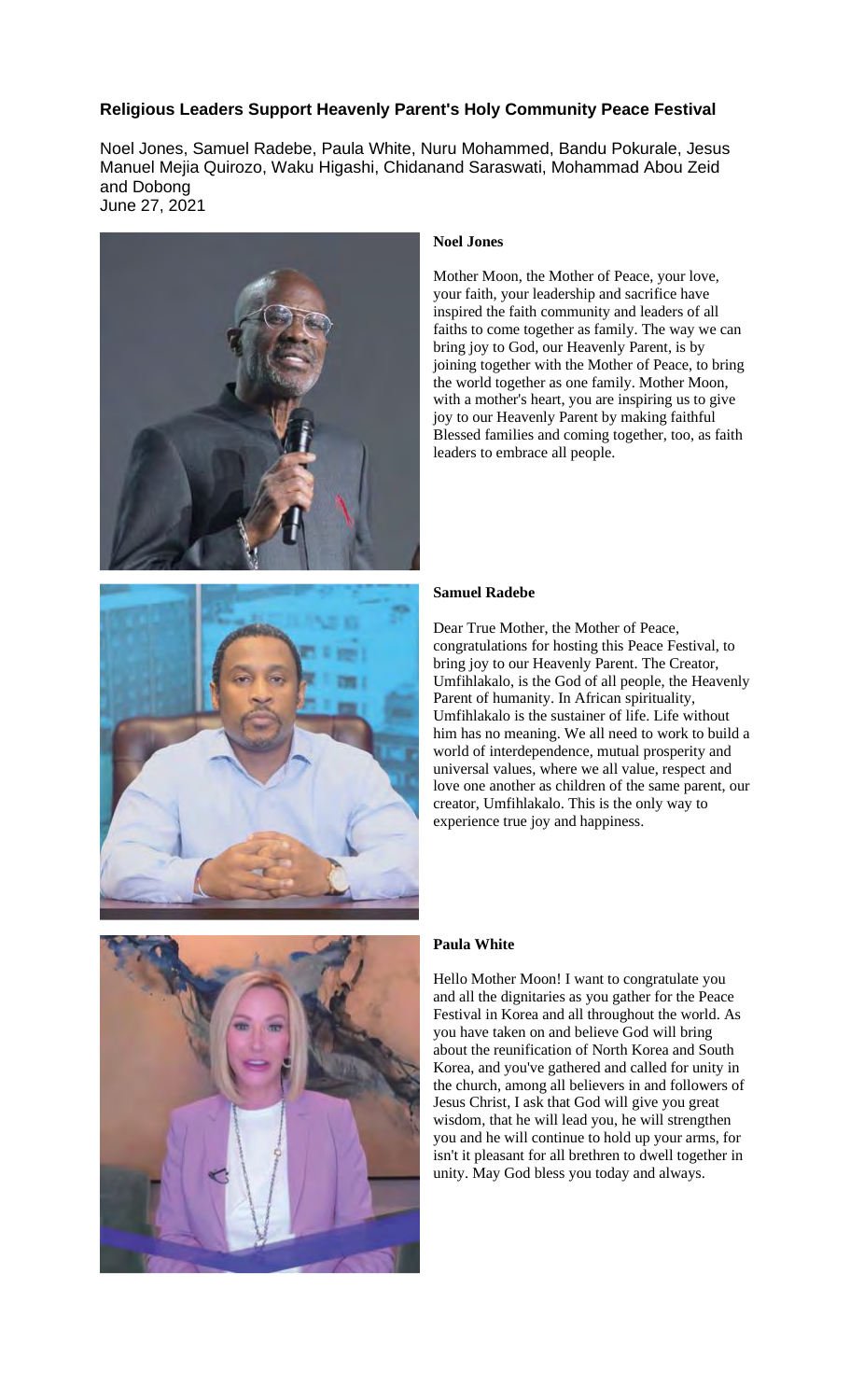



The holy Prophet Mohammed taught us that people are God's family, and serving people is like serving God. This simply means that service to humanity is service to almighty God. We need each other. We cannot do without one another, because when we serve and reach out to one another, that will definitely be a source of blessings and a source of happiness in our lives.



**Bandu Pokurale** Respectable Mother of Peace, you have overcome all suffering and prejudice. You have traveled the world and revealed that sacred humans can be divine channels for God Almighty. You have invested everything for the peaceful reunification of your homeland. Dear Mother Moon, you are a champion of peace. You are the mother of the universe and the mother of peace. Shiva and Parvati are seen as an ideal couple In our Hindu tradition. You and Father Moon have manifested that ideal in your lives and teachings.



## **Jesus Manuel Mejia Quirozo**

In this moment, I want to express my love and greetings to True Mother. How can we bring joy to God and gratitude to our Heavenly Father? I believe sincerely that the following points are keys: 1. Praise God with honesty and sincerity as children do. 2. Pardon people with love. 3. Without holding any grudge, appreciate one another as we have been taught by Dr. Moon, our True Parents and our Heavenly Parent. Mother Moon is seeking to bring about peace among humanity and the entire world. Amen!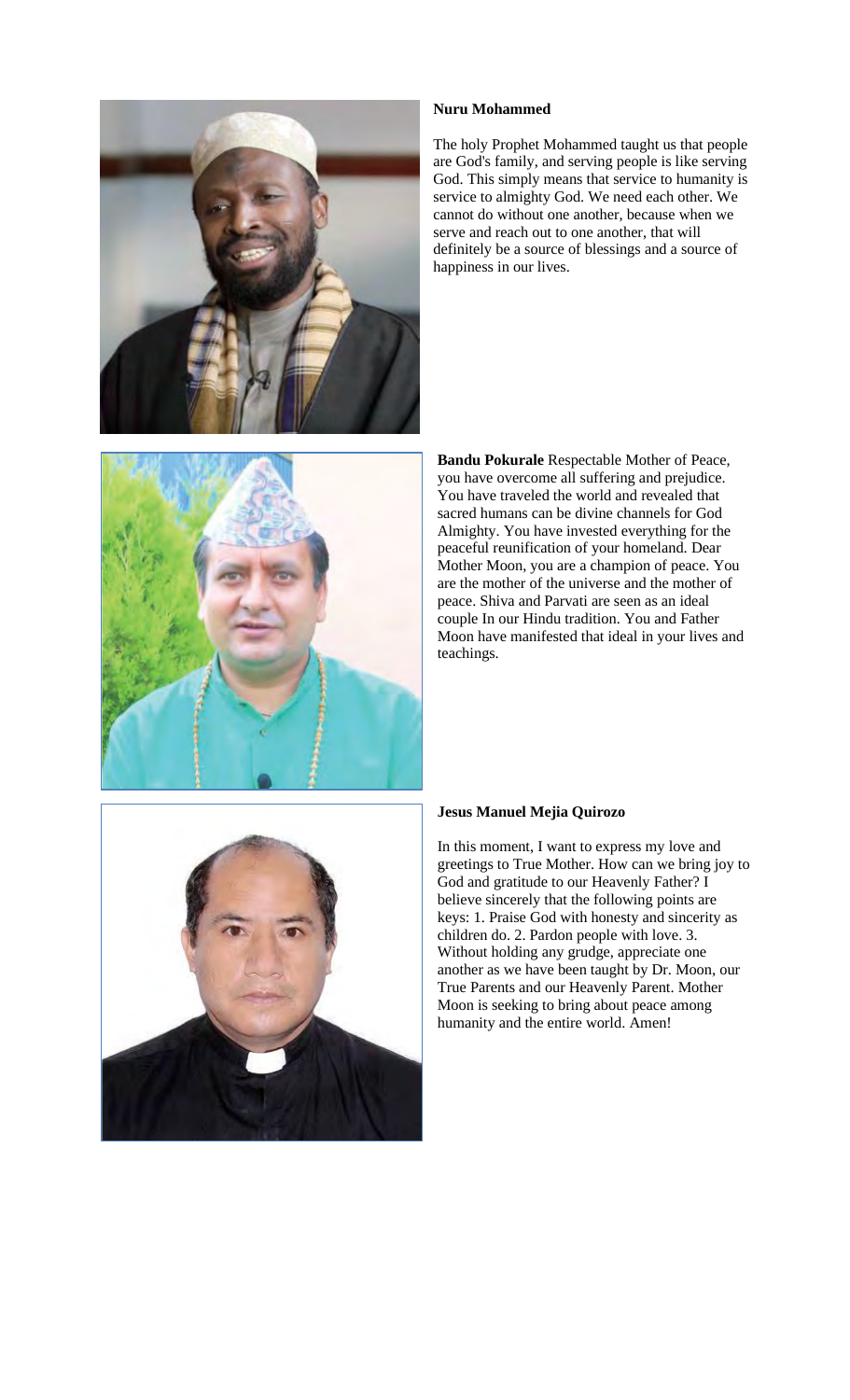



## **Waku Higashi**

May Buddha's grace and benevolence be with Dr. Hak Ja Han Moon for all eternity. She is seeking to bring about peace among humanity and the entire world. She is moving our hearts and teaching us who Heaven Parent is. She is practicing it in her daily life. When we receive the light from True Parents and expand it, this light can become a great light for the whole world. I hope you can keep this light in your hearts, and we can all gather and follow in the footsteps of the Mother of Peace, Dr. Hak Ja Han Moon.

## **Chidanand Saraswati**

In our tradition, we say "the world is one family." This simply changes how we think, and therefore, how we live. As the divine father and the divine mother, God loves all children and wants them to be healthy and happy. So, to me, the best way to make God happy is to become truly one global family, a family that cares for one another, serves one another, protects one another and loves Mother Earth and all species.



#### **Mohammad Abou Zeid**

I was always engaged with the activities of UPF. All these activities were about building peace. We are doing our best to achieve peace. All this work was under the guidance of True Mother Moon. She is a true role model for peace for the whole globe, for the whole world. I wish that everyone can take True Mother Moon's example and try their best to follow in her footsteps in promoting peace and trying to make this world better.